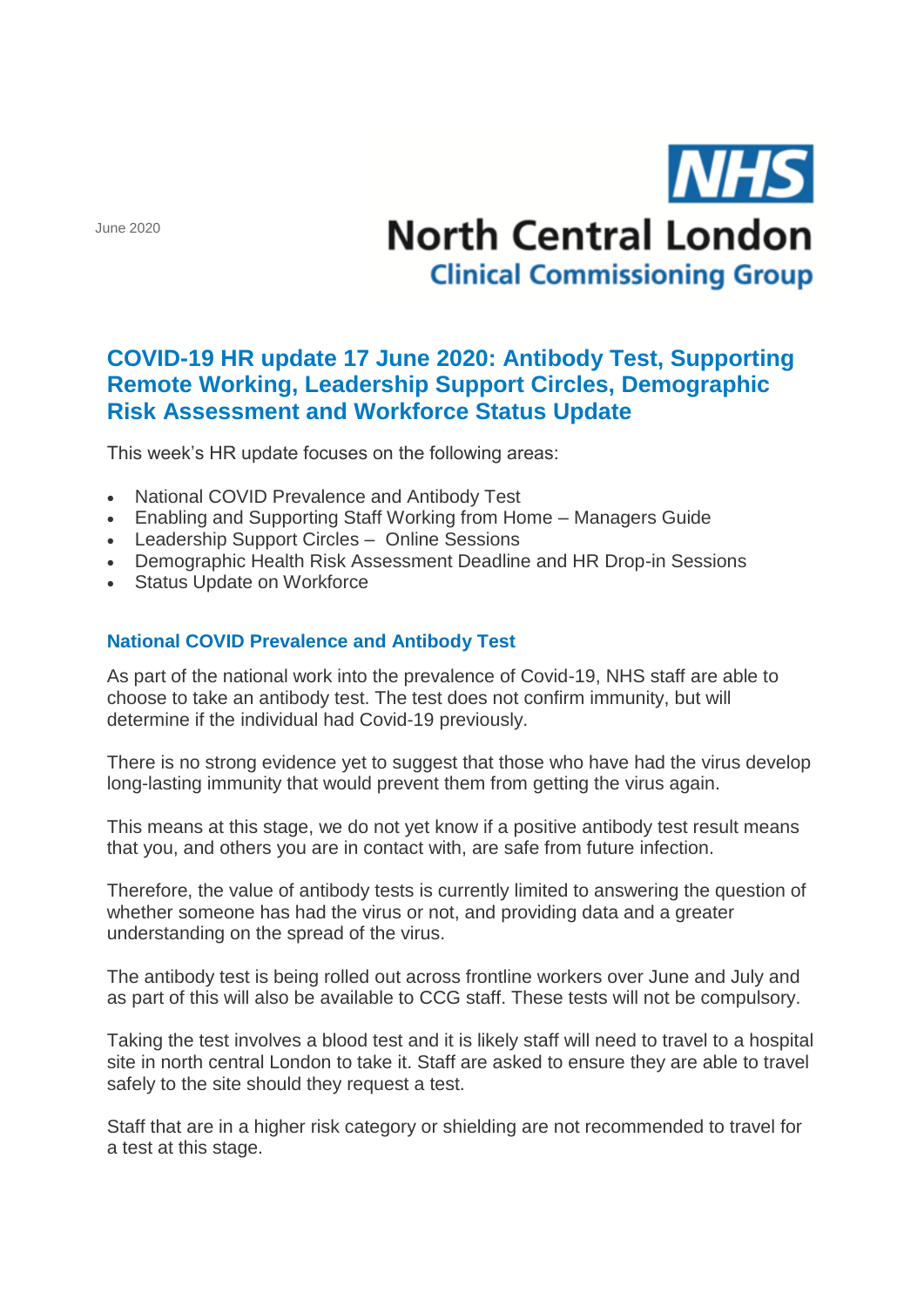To put yourself forward for a test, please email: [nclccg.hrcovid19@nhs.net.](mailto:nclccg.hrcovid19@nhs.net) We will then contact you over the next few weeks to confirm arrangements.

#### **Enabling and Supporting Staff Working from Home – Managers Guide**

During these unprecedented and challenging times, it is vital that staff are provided with support whilst settling into a new way of working remotely. We encourage all managers to ensure they are providing ongoing support for staff wellbeing, remote working and maintain engagement through virtual team meetings and regular one-toones.

We have developed a [COVID-19 HR Factsheet: Enabling and Supporting Staff](http://camdenccg.newsweaver.com/briefing/1pw8c04xi0k14ksjv241n0/external?email=true&a=6&p=5468335&t=356442)  [Working from Home –](http://camdenccg.newsweaver.com/briefing/1pw8c04xi0k14ksjv241n0/external?email=true&a=6&p=5468335&t=356442) Managers Guide. This factsheet provides support to managers in the following areas;

- New ways of communicating.
- Supporting staff wellbeing.
- Delegating and working with your teams to meet targets and deadlines.
- Conducting one-to-one meetings.

For additional resources on managing compassionately and inclusively during these extraordinary times, please refer to the [COVID-19 HR Factsheet: National Support](http://camdenccg.newsweaver.com/briefing/a5si27lfxul14ksjv241n0/external?email=true&a=6&p=5468335&t=356442)  [for Leaders through Our NHS People](http://camdenccg.newsweaver.com/briefing/a5si27lfxul14ksjv241n0/external?email=true&a=6&p=5468335&t=356442) and [Managers Guide to Supporting Staff.](http://camdenccg.newsweaver.com/briefing/cqqlilr36y514ksjv241n0/external?email=true&a=6&p=5468335&t=356442)

#### **Leadership Support Circles – Online Sessions**

NHSE/I has develop various short group leadership sessions available online to help support managers and leaders with skills and new ways to improve work experience.

The Leadership Support Circles offer time and reflective safe space for those with responsibility for managing others through:

- Short, themed and interactive online sessions based on ten evidence-based principles for Leading Compassionately During Covid-19.
- A multidisciplinary, interactive space for people managers at all levels to come together, share their experiences and be heard.
- Drawing on practices including Schwartz Rounds and Care Circles, which are often used by clinicians.
- Signposting access to evidence-based guidance, tools and coaching, and mentoring support to line managers and leaders.

The [COVID-19 HR Factsheet: Leadership Support Circles](http://camdenccg.newsweaver.com/briefing/1gp4vo2rwm314ksjv241n0/external?email=true&a=6&p=5468335&t=356442) provides further information on the available group sessions and how to register to secure your place

#### **Status Update on Workforce – absence and working arrangements related to COVID-19**

It is important during this period that we have access to up to date and accurate information on our Workforce System regarding any periods of absence and working arrangements related to COVID-19, to provide NCL CCG and NHS